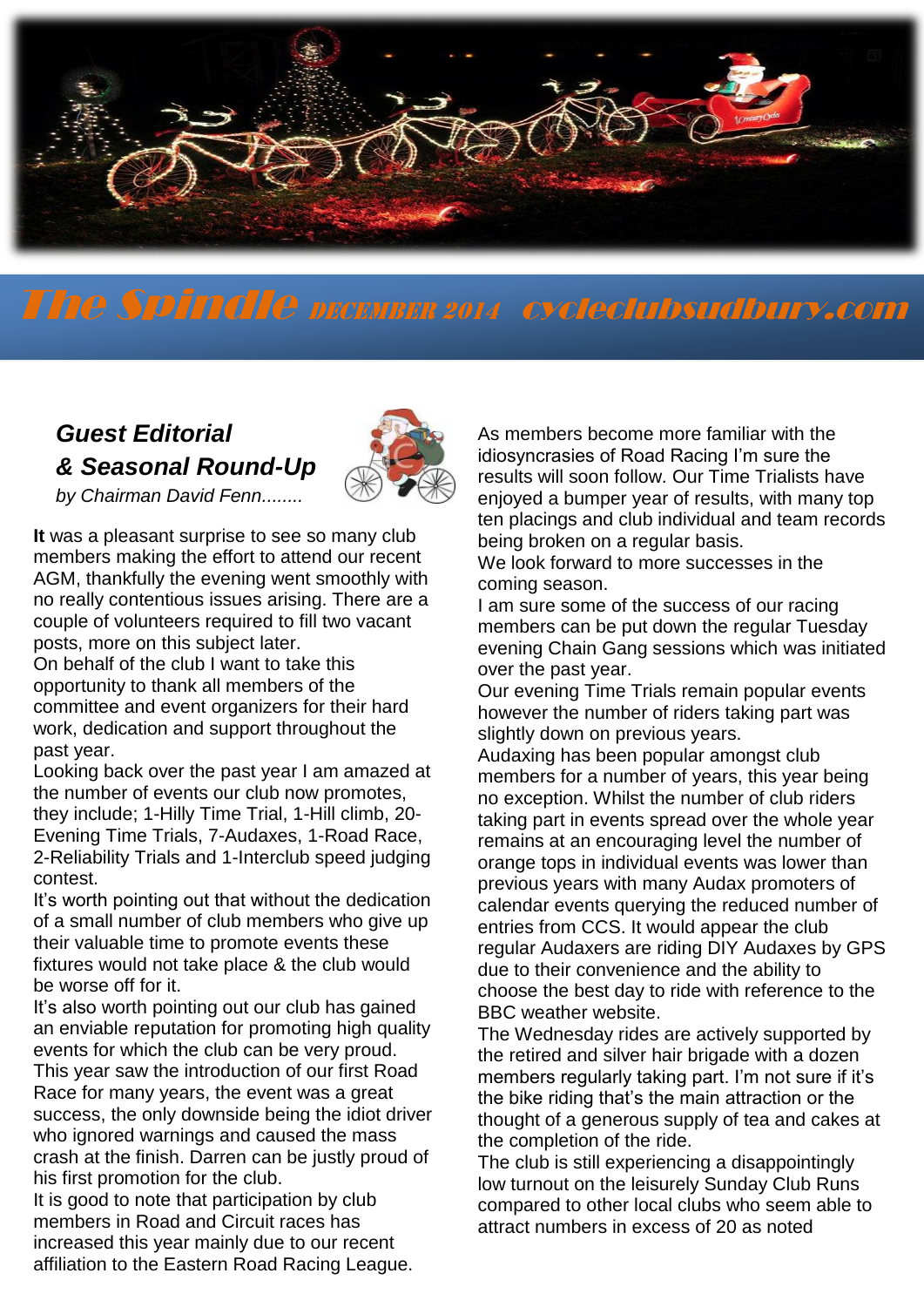recently when trying to get past a group from a local club who refused to single out to allow other road users to pass. The leisurely club runs of about 40 miles ridden at an average speed of between 12 and 14 mph and always stop at a café about half distance were historically one of the mainstays of club life however numbers have mysteriously depleted over recent years. Personally I believe the increase in Audax riding at weekends by our members may have exacerbated the decline of club runs. Following discussions at our recent AGM the *faster club runs (17-18 mph)* have been reinstated, it will be interesting to see how popular these rides become.

Whilst on the subject of group riding would club members please familiarize themselves with our club procedure for group riding. On a couple of occasions this year I have received angry emails from motorists complaining about the behaviour of club cyclists and their lack of thought for other road users. Our club tops are very distinctive with our name clearly visible, even in a small group of mixed club riders. If you are involved in an incident, particularly whilst wearing your club top, try to remain in control of your emotions and preferably refrain from using bad language, however I know from personal experience how difficult that can be.

The club junior section meeting on Saturday mornings during the spring and summer months has attracted a regular 12 members ranging in age from 5 to 11. In order to maintain continuity during the winter months the group will continue to meet every 2 weeks on a Saturday at the Stevenson Centre for indoor activities. It is important for the future of our club that we maintain the enthusiasm of our current group and encourage other youngsters to take part in cycling as a sport. For information about the CCS Junior section visit our Facebook page [www.facebook.com/CCSjuniors](http://www.facebook.com/CCSjuniors)

The social season in now upon us with the club quiz night on Thursday December 11<sup>th</sup> at 7.30 pm at the Stevenson Centre in Great Cornard. Teams of up to six members will battle it out for top honours with questions being set by Peter Whiteley and Mark Gentry. The club dinner and prize presentation is being held at Newton Green Golf Club on

Saturday 31<sup>st</sup> January 2015. This year we have a special guest, Hugo Gladstone, a former member of CCS, a holder of our Junior 10 and 25 mile TT records and currently news editor at Cycling Weekly and Cycle Sport. We ask that recipients of trophies make a special effort to attend as it is embarrassing for the club if our guest of honour has little presenting to carry out due to missing prize winners.

And finally don't forget the 2 days after Boxing Day ride (formally Boxing Day Ride) being held on Sunday 28<sup>th</sup> December starting from the Cock Inn Lavenham @ 11.00 am, the ride will be followed by a few bevies at the Cock Inn. *Happy Christmas to you all.......DF.*  **--------------------------------------------------------------**

### *SITUATIONS VACANT Your Club Needs You!!!*

The club is currently looking for a volunteer to take over as Time Trial Secretary from Jonathan Weatherly who has had to step down from the position due to work commitments.

In previous years the TT Secretary organized everything related to TT's within the club, this included the Evening TT series, Mad March Hilly TT, Hill Climb and organizing marshals to fulfil our commitment to ECCA events. This however required a high level of commitment and became very time consuming for the TT Secretary. Under the new arrangements having separate organizers for both the open TT's and with Bob Bush taking over the ECCA marshalling side of things will result in a reduced workload for the TT Secretary, the role then becomes less challenging and time consuming for the lucky volunteer. We already have an organiser for Mad March Hilly in Darren Rule; however we do need a volunteer to take over as organiser of the Hill Climb. Volunteers for either TT Secretary or Hill Climb organiser please contact me via email;

#### [dr.fenn@tiscali.co.uk](mailto:dr.fenn@tiscali.co.uk)

Once all the applications for these highly sought after positions have been reviewed by the committee the lucky successful candidates will be informed and asked to take up their posts with immediate effect.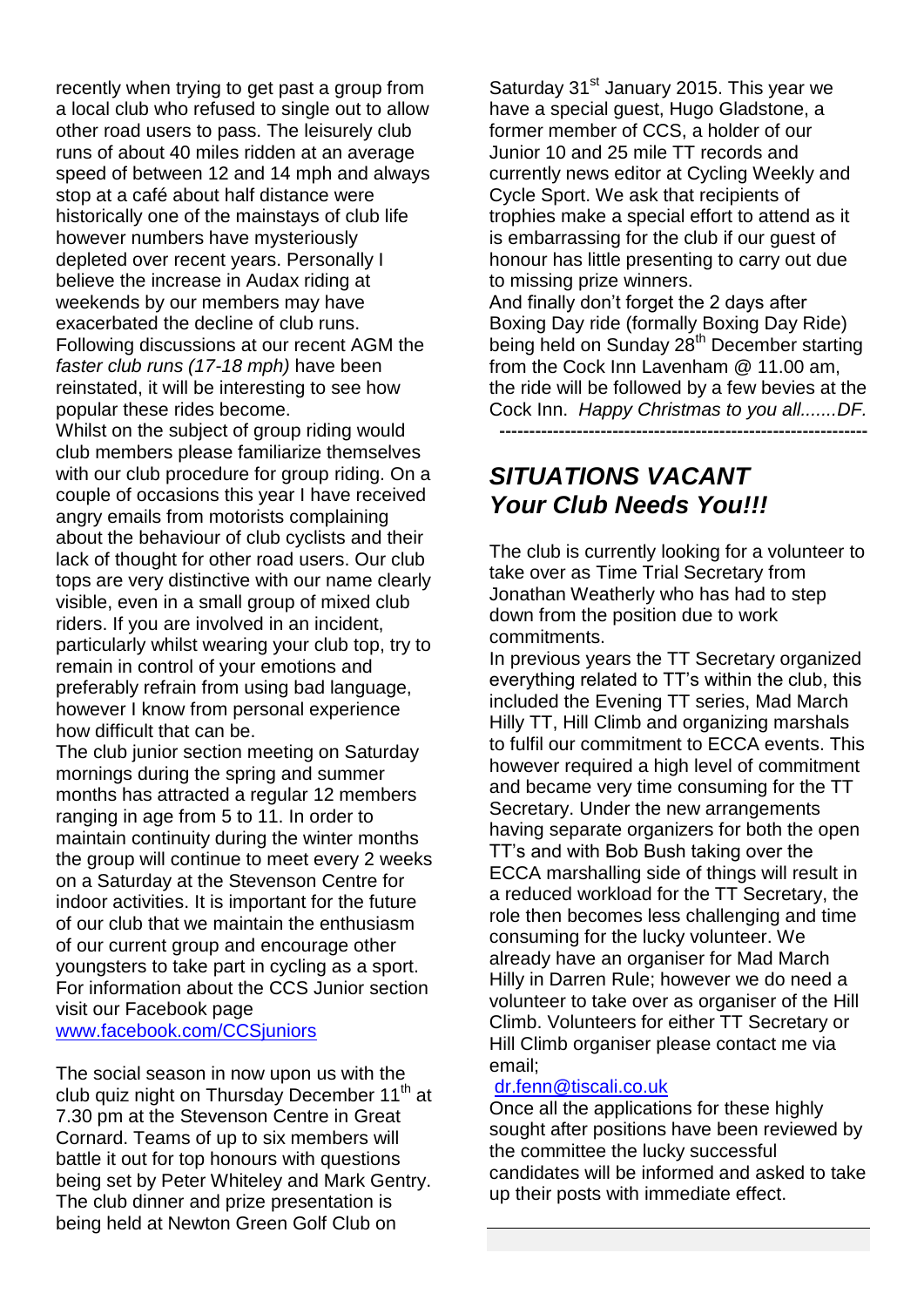#### *CLUB TROPHY WINNER' S LIST 2014 SEASON*

**T**his season's list of trophy winners shows a lot of new names for the various categories which is nice to see especially in the longer distance events, the BAR competitions and the club championships. And don't forget to send in your vote for the club Rider of the Year, the winner of which will be announced at the Annual Dinner/Prize Presentation evening on 31<sup>st</sup> January 2015. It's nice to see a former CCS member, (and still current club holder of Junior 10 & 25mile TT records) Hugo Gladstone from Cycling Weekly, returning to present the prizes.

## **Road Racing Review 2014**

*By Darren Rule*

2014 saw Cycle Club Sudbury dip its toe in the waters of road racing for the first time in a number of years, with several riders trying road racing for the first time and the club hosting its own road race. Lee Ford, Joe Swain, Alan Russell and James Newton



all rode their first mass-start events this season, while Ashton Dyson got another

## CCS Club Trophy Winners - 2014

| Veterans Best All Rounder         | Gold          | Jonathan Weatherley +5.30      |  |  |  |
|-----------------------------------|---------------|--------------------------------|--|--|--|
| (On Standard, 10, 25 & 50miles)   | Silver        | Damon Day +4.54                |  |  |  |
|                                   | <b>Bronze</b> | Rob Davies +4.43               |  |  |  |
| B.A.R. (25, 50 & 100miles)        |               | Damon Day 25.86mph             |  |  |  |
| 100 mile Open T.T. Cup            |               | Damon Day 4h 4m 48s            |  |  |  |
| 50 mile Open T.T. Cup             |               | Jonath'n Weatherley 1h 49m 29s |  |  |  |
| 25 mile Open T.T. Cup             |               | Jonathan Weatherley 52m 42s    |  |  |  |
| Ladies 25 mile Open T.T. Bowl     |               | Barbara Law 1h 24m 10s         |  |  |  |
| Audax Trophy                      | Gold          | John Oakshott 5542 kms         |  |  |  |
|                                   | Silver        | Peter Faulks 4572kms           |  |  |  |
|                                   | <b>Bronze</b> | David Fenn 4292kms             |  |  |  |
| Hillclimb Champion - Senior       | Gold          | Lee Ford 48.9m                 |  |  |  |
|                                   | Silver        | James Rush 54.1s               |  |  |  |
|                                   | <b>Bronze</b> | Darren Rule 57.4s              |  |  |  |
| Hillclimb Champ - Schoolboy       | Gold          | Charlie Felstead 64.3s         |  |  |  |
| Club 10 mile T.T. Champion        | Gold          | Jody Downs 22m 50s             |  |  |  |
|                                   | Silver        | Jonathan Weatherley 22m 54s    |  |  |  |
|                                   | <b>Bronze</b> | Rob Davies 23m 08s             |  |  |  |
| Club 10 mile T.T. Ladies Champ.   | Gold          | Barbara Law 34m 12s            |  |  |  |
| Club 10 mile Junior Champ         | Gold          | Patrick King 28m 47s           |  |  |  |
| Club 10 mile T.T. Vets Champ.     | Gold          | Rob Davies +3.28               |  |  |  |
| (on Standard)                     | Silver        | Jonathan Weatherley +3.15      |  |  |  |
|                                   | <b>Bronze</b> | Jody Downs +3.14               |  |  |  |
| Club 10 mile T.T. Champion        | Gold          | Ian Campbell 16.28             |  |  |  |
| (on Handicap)                     | Silver        | Damon Day 16.38                |  |  |  |
|                                   | Bronze        | Graham Buckles 16.40           |  |  |  |
| <b>Club Evening Points Series</b> | Gold          | David Millar 808 pts           |  |  |  |
|                                   | Silver        | Stefan Bush 678 pts            |  |  |  |
|                                   | <b>Bronze</b> | Tom Moore 624 pts              |  |  |  |
| <b>Club Evening Points Series</b> |               | Jonathan Weatherley 92m        |  |  |  |
| <b>B.A.R.</b>                     | Gold          | 13s                            |  |  |  |
| (All 4 courses)                   | Silver        | Darren Rule 93m 52s            |  |  |  |
|                                   | <b>Bronze</b> | James Rush 95m 06s             |  |  |  |
| Boxing Day Trophy                 |               | ?                              |  |  |  |
| Clubman of the Year               |               | ?                              |  |  |  |
| Rider of the Year                 |               | ?                              |  |  |  |
| Ladies Trophy                     |               | ?                              |  |  |  |
| Golden Spindle Nut Award          |               | ?                              |  |  |  |

season under his belt riding the Go-Race Crits at Trinity Park, achieving at least one top-ten place in these very popular events. Our membership to the Eastern Road Race League has given our members the platform to enter local road races which in the past has been an almost impossible task due to the popularity of the sport, especially at an entry level. Membership to the ERRL has also attracted a more seasoned racer, Steve Hubbard from Cambridge, who has flown the CCS flag and has won some decent points in his first season with the club, earning his 2nd Category licence. I only managed to start two road races but did ride several Crits at Trinity Park, Lotus test track, RAF Woodbridge, Hillingdon and Crystal Palace, scraping together a handful of points over the year.

Some of our riders were disappointed to not get a ride in some of the early season races which are notoriously very popular and heavily over-subscribed as everyone is keen to get racing again after a long winter lay off. This may have delayed the road race debuts for some of our club mates, but, as we're a determined bunch, it was only a matter of time before we all got our name on a start sheet. Lee was particularly keen to race and went a little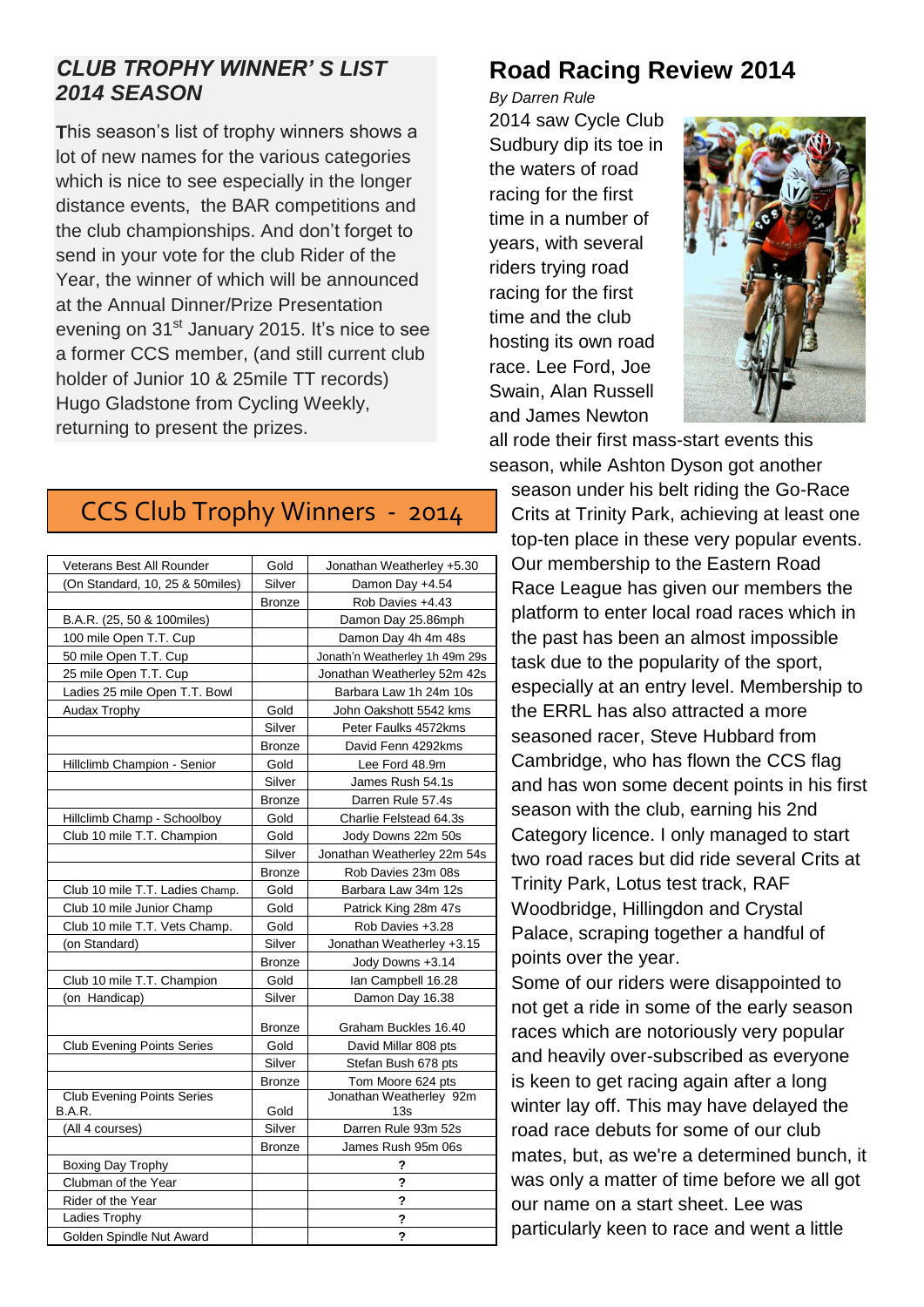further afield in the quest to get some points, travelling to Hillingdon and the Cyclopark, where he got a bit more than he bargained for - ending up on the floor (luckily both he and his bike were uninjured). He had another brush with the tarmac at our own road race which was really unfortunate because he had some really good form and was very likely to get in the top ten. Lee wasn't alone with misfortune in the year..... I tangled bars with another rider at Hillingdon and came off worse (which annoyingly caused me to miss our Club TT Championship). Joe took quite a nasty tumble at the Abberton RR after his chain snapped which was a shame as he was going very well on the day. Although I think the Crasher of the Year award has to go to 'Jipper' (Jamie Howe). Although he didn't actually take part in any road races this season he did take part in a number of the reliability trials and training rides, on what seemed to be a ditch-seeking bicycle!!

The highlight of my season was undoubtedly our road race that we held on the last weekend in August. I felt very proud to be a part of the event which saw a great number of members and friends of the club getting involved with the running of the event. We received some great feedback on the event from riders and spectators which I want to pass onto everyone who helped to make it possible.

We are affiliating with the Eastern Road Race League again in 2015, so I am hopeful that some more riders will take up the opportunity of entering some road races in the coming year. I'm sure anyone who has taken part will recommend the experience.

 *In preparation, I'm planning on reinstating the weekend training rides over the winter which will give all participants a chance to get used to riding in a group, and also an opportunity to clock-up the steady base mileage over the winter months which is essential for any rider who* 

*wants to have a good level of fitness for competing road racing or time trials the following year.*

I'll circulate and email and use social media (Facebook and Strava) to advertise these.

Bring on next season....

### **CCS Juniors Away Day in the**

**Forest** *By Chris Sampson*



On the last Saturday in October and our last 'riding' day of the year we took a small group of our juniors to Thetford Forest. With the help of Nick Reed and the community bus we headed over to High Lodge and had a very enjoyable day riding the trails. The kids even had some time to sample the musical trail and the play equipment. We were blessed with great weather, the trails were in good condition and Josh even managed to stay upright!!!

We have now started our 'winter sessions' at the Stevenson Centre. These sessions will be on alternate Saturdays and aimed at keeping the group we have together through the winter months. Our first session taught the kids to fix punctures (hopefully) whilst our second session gave them a chance to design their own t-shirts. To find out when these sessions are, keep an eye on our Facebook page.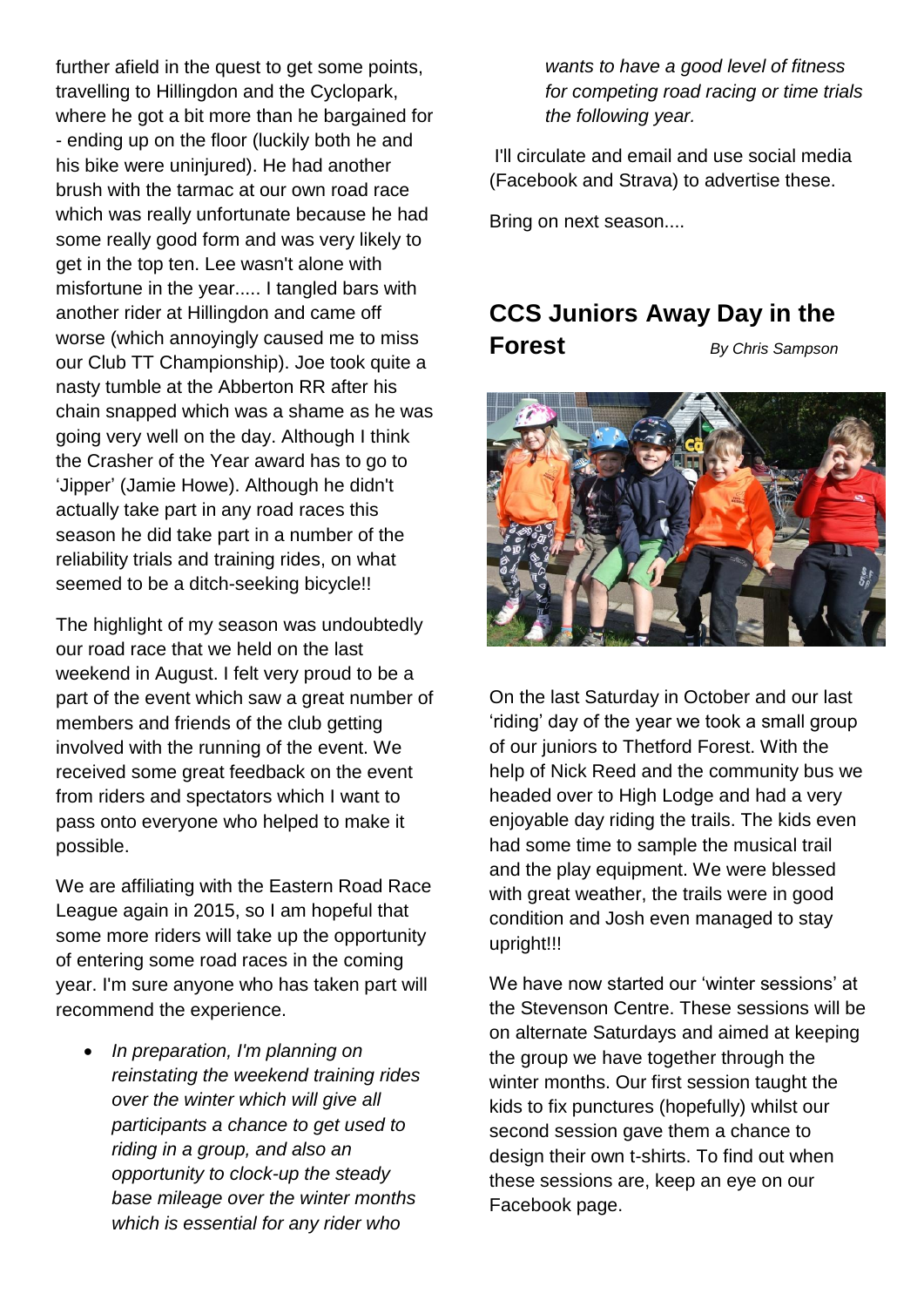## **SPOCO East Series**

The results for the year long SPOCO East series have now been produced.

![](_page_4_Picture_2.jpeg)

Jonathan Weatherley came 4th overall and 2nd in the Vet's competition, for which he received a 'Silver' medal. He had three podium finishes in SPOCO East TT's this year, with his best result being a second place in the Cambridge CC 25 on 09.08.14. He improved his points total by 17 points over last year and was just 5 points off third place. The standard was high in this year's series, which was won by Mark Arnold who had an unbeatable tally of seven wins out of seven, with Daniel Bloy second (with six wins out of seven) and Angus Jardine third.

CCS were  $6<sup>th</sup>$  overall in the team results list.

-------------------------------------------------------------

### **Nove Colli Sportive Italy - 2014**

*2nd Claim Member, Nick Webber shares his reminiscences' of a Grand Fondo he took part in this year.*

![](_page_4_Picture_7.jpeg)

A whistle cuts through the background noise, followed by the unmistakable sound of hundreds of cleats clicking into pedals. Wheels begin to roll forward and the atmosphere is immediately electric as hundreds of riders struggle to gain

momentum. After standing still for nearly an hour in the chill of the early morning my muscles are not ready for this sudden effort. However, a flood of adrenaline quickly kicks in and any discomfort is forgotten as I press hard on the pedals to follow the wheel in front of me. Tucked in behind a surging mass of other cyclists, the speed quickly climbs to over 30mph. My lungs feel as if they want to leap out of my chest but easing off simply isn't an option at this moment.

With riders all around me it is both a mental and physical effort to hold my position – and not a little intimidating. My hands hover over the brakes but I strongly resist any urge to use them. The image around me is much like the Tour de France peleton riding shoulder to shoulder, inches from each other, but multiplied by a factor of 50. Most are keen to get to the first climb as quickly as possible to avoid the log-jams that occur on the narrow roads of its 12% gradient and there is a lot of pushing, shouting and crazy overtaking. I stick my elbows out, tighten my core muscles and hold my line.

Every few minutes shouts or waved arms warn of an obstacle to avoid or of an imminent turn but, thankfully, everyone around me remains upright; although we are all competing against one another there is a degree of mutual support and etiquette to ensure we remain in the competition.

This is the Nove Colli grand fondo, starting and finishing in Marco Pantani's home town of Cesenatico on the east coast of Italy - covering some 210km of mainly closed roads and taking in 9 major climbs over the beautiful Emilia Romagna region, two of them containing sections of 18% gradient.

Cesenatico is dominated by all that is Nove Colli for a few days in mid May. As the hotels fill to capacity, huge numbers of temporary trade stalls (colloquially known as "the zoo") occupy the sea front road for a couple of days running up to the event.

On the morning of the event, a little before 5:00am (after a very early – and, in my case, very large – breakfast), riders are already funnelling in large numbers through the dark streets towards one of the seven big starting grids on the edge of town. An hour before the start of the event, those grids are already filling with riders keen to gain the advantage of being in front of 1000s of their peers. By 5:30am one can almost taste the nervous energy in the air. As far as the eye can see there are roads packed full of colourful bike jerseys and bike helmets, while the sound of Europop is pumped out over loud speakers. Nobody is allowed much sleep in this part of Cesenatico on Nove Colli day !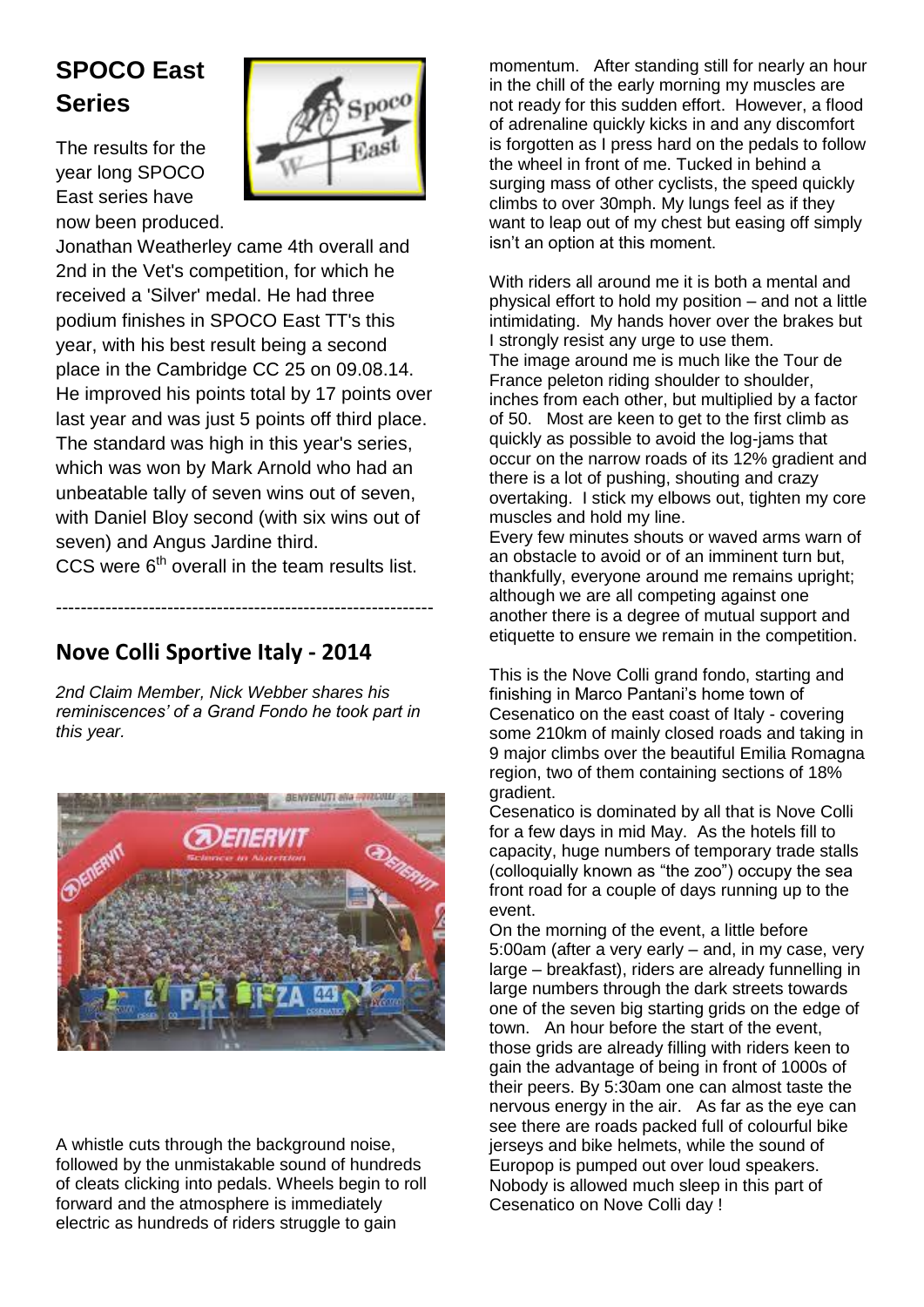In a quintessentially Italian manner, the local priest comes onto the microphone to bless the day's race and the intrepid riders, followed by the local mayor who proudly boasts of the beauty of the town and its surrounding countryside. At precisely 6:00am a whistle can be heard in the distance (as if we are about to emerge over the top of our symbolic trenches), signifying the departure of the first grid of riders, containing the professionals, celebrities and top amateurs. It is then an impatient wait for the remaining mortals seeking release from their grids and to be allowed to fly up the road….

I am among around 12,000 riders entered in the 44th edition of this well organised and highly revered event. It is my  $6<sup>th</sup>$  year competing here

![](_page_5_Picture_2.jpeg)

but owing to strict age related rules (and the fact that I no longer have an Italian handicap time) I have started in the unfamiliar location of the penultimate grid and have over 9,000 riders already in front of me.

Despite passing several hundred riders during the frenetic 45 minute run-in to the ascent of Polenta it is inevitable that we are forced to brake almost to a standstill as the wide, flat roads give way to a slim, winding lane unable to accommodate the several thousand riders of mixed ability squeezing onto it. Frustratingly slowly we gain height, passing the delightful hill top village of Bertinoro where I have stopped for cappuccino many times, but at least it is a welcome relief for my legs. In spite of some rather reckless descending on my part (more on that later) the slow motion squeeze is repeated on the climb of Pieve di Rivochio some 20 minutes later. It is only when cresting the top of Ciola, the 3rd ascent, that I feel I can begin to climb at a reasonable pace… just before the second refreshment stop (*ristoro*) comes into view.

The many *ristoros* in the Nove Colli (containing not just drinks, sandwiches, pizza slices, fruit and cake but also grappa) are excellent but with plenty of food in my pockets and water in my *bidons* I resist the urge to stop this early in the morning, keen to make up time wherever I can.

The climb of Barbotto is my favourite. It comes halfway through the race and its vicious 18% gradient attracts large crowds of supporters that really give energy to fatiguing legs. The sound of cheering, air horns and cow bells can be heard on the hairpin bends some way below the summit. A commentator's voice crackles over all of this and there is nothing like hearing one's name being called out to induce a sprint over the crest of the climb.

The descents in this part of the world are nothing like those prevalent in the Alps (where the slopes are long, wide and of consistent gradient). Instead, they are generally steep and narrow with sharp corners and frequently with poor road surfaces. Descending used to be one of my weaknesses but no longer. Whether it has been the recent seasons of riding Cyclo cross or the increased confidence that my new 25mm Contis gave me or even the unhealthy attitude to risk taking that has surfaced during this period of apparent "mid life crisis", I now found myself swooping rapidly around blind bends, overtaking other riders and actually gaining time. As a footnote to this article I must add that my exuberant downhill confidence was my undoing when, shortly after returning from Italy, I rode into the back of a car I was chasing downhill in Suffolk when it was able to brake to avoid an oncoming tractor much quicker than I was. But that is another story…

The scenic beauty of Emilia Romagna is undeniable and the climb of Perticarra (which seems to go on forever) still makes my heart sing, even when I am racing flat out. The last 2 or 3 km are challenging as the climb is interrupted with small descents and flatter sections; I find myself constantly changing gear and getting out of the saddle in order to maintain my momentum to the top.

Cresting the hill, the road heads steeply downwards and over a busy crossroads so it is gratifying to see the police capably holding back the traffic to give us right of way. It is now close to midday and the heat of the day is evident. I rarely bother with sun tan lotion when riding and can now feel my arms burning – a not unpleasant experience – but the more important consideration is now to replenish my empty bottles with water and energy drink. After hitting the last couple of climbs hard I am aware that my energy levels have dropped, so dehydration is already playing its part.

The *ristoro* at the top of Monte Pugliano – the highest point of the race – was thankfully quieter than some of the earlier ones and I lost only a couple of minutes in filling my bottles, grabbing a few banana halves and filling my mouth with the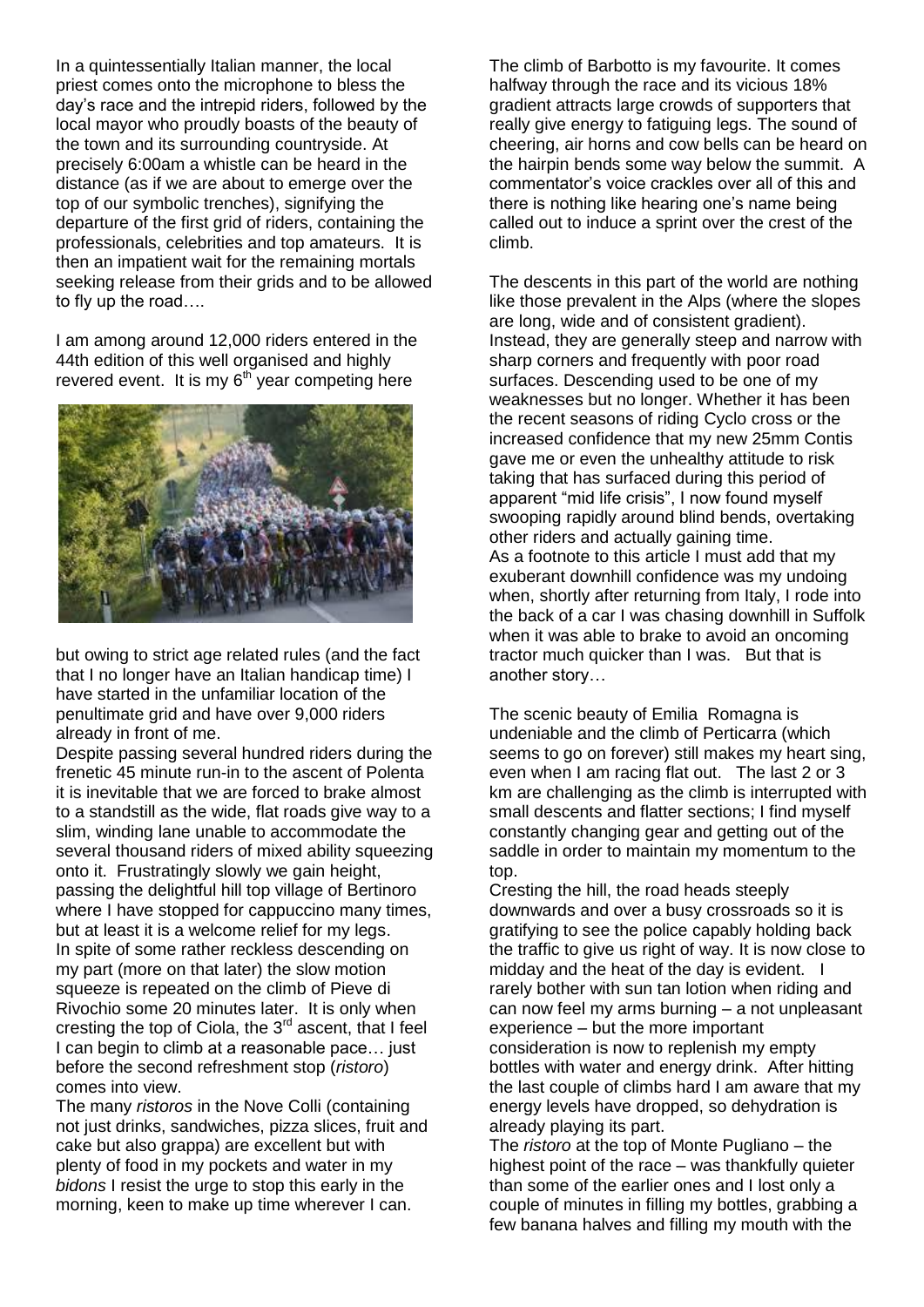most gorgeous fruit flan (arguably a little sacrilegious not to take the time to sit a while with a cappuccino and really savour such lovely baking…).

As we approached Passo della Siepi, the penultimate climb, I was in a fairly active *groupetto* of around 15 riders. From a recce of the roads a couple of days earlier I estimated we probably had around 100 mins or so to race. My legs felt surprisingly good so I just attacked hard from the base of the climb, determined to give it my all.

Four other guys followed on my wheel as we chased down the numerous groups of riders spread out over the length of the ascent. The following descent was equally rapid although I was briefly more careful on the last few hairpins where water seeped onto the road surface and where I had skidded and almost crashed earlier in the week. The group grew again as we covered the flat terrain before the vicious climb of Gorolo so I took the opportunity to slip off the front and recover a little. Gorolo is another of those climbs that rises and falls a lot before its summit, with one particularly vicious section that reared up to 17%.

Knowing that I would soon enjoy a long descent before the run-in to Cesenatico I rode flat out as Gorolo reared up in front of us. I was aware of 3 other riders around me but nobody else willing to come through to share the effort. Towards the top I felt the warning signs of cramp in my calf muscles and thigh adductors so swigged a couple more mouthfuls of water.

The descent from Gorolo passes through a village

![](_page_6_Picture_5.jpeg)

that has recently acquired a number of large speed bumps. In attempting to "hover" the bike over one of those bumps, by lifting my body weight upwards off the saddle, I rather misjudged my balance and felt the rear wheel skip several inches away from the road. Still travelling at around 55kph, the bike shimmied sideways but the lovely stiff Cannondale frame held its inertia and I continued safely down the hill.

![](_page_6_Picture_7.jpeg)

The seaside towers of Cesenatico were clearly in view as we rode onto the flat plains back into town. Around 30 minutes more to ride….

I was on the edge of agony now as my legs, heart and lungs were unable to push any harder. Blessed with the welcome company of a strong, young Italian rider with a similar build to myself, we were effectively riding a two-up time trial with a few other riders sitting in behind

us. Each time I took my turn on the front my whole body yelled to slow down but, as anyone who has ridden a two-up TT will know, the games the mind plays can help you push over the line of pain for just a few seconds longer. Nevertheless, each time I slipped back to enjoy the shelter of my powerful companion I struggled to hold his wheel. Worse, my turns on the front were becoming shamefully shorter.

The psychological boost of downing the last of my energy drink lifted me a little as our two-man train continued to fly past groups of slower riders, a number of whom were able to tag onto the back but were unable or unwilling to assist in "the engine room".

As the glistening waters of the Adriatic came into view I knew we only had a couple more kilometres to race and the sense of relief in knowing that I would not have to hurt my body much longer allowed me to take a longer pull on the front. I smiled a smile of gratitude as I came alongside my faithful breakaway companion and a weary grin of acknowledgement was returned. It seemed wrong to sprint past him after so many kilometres of shared effort but I planned to do it anyway…. ho ho. With around 500m to go I slipped quietly into my 13 tooth sprocket then, as we came onto the long seafront finish, I was out of the saddle and stamping hard onto the pedals with an astonishing surge of power that didn't feel as if it belonged to my own body. I expected other riders to pass me in the final 20 metres (as I am not a particularly gifted sprinter) but it didn't happen and I was able to cross the line with a roar of pleasure.

The excellent organisation made sure that I was immediately presented with a finisher's medal and then ushered into the riders' area for free pasta and beer. Oh, the joys of alcoholic rehydration.. !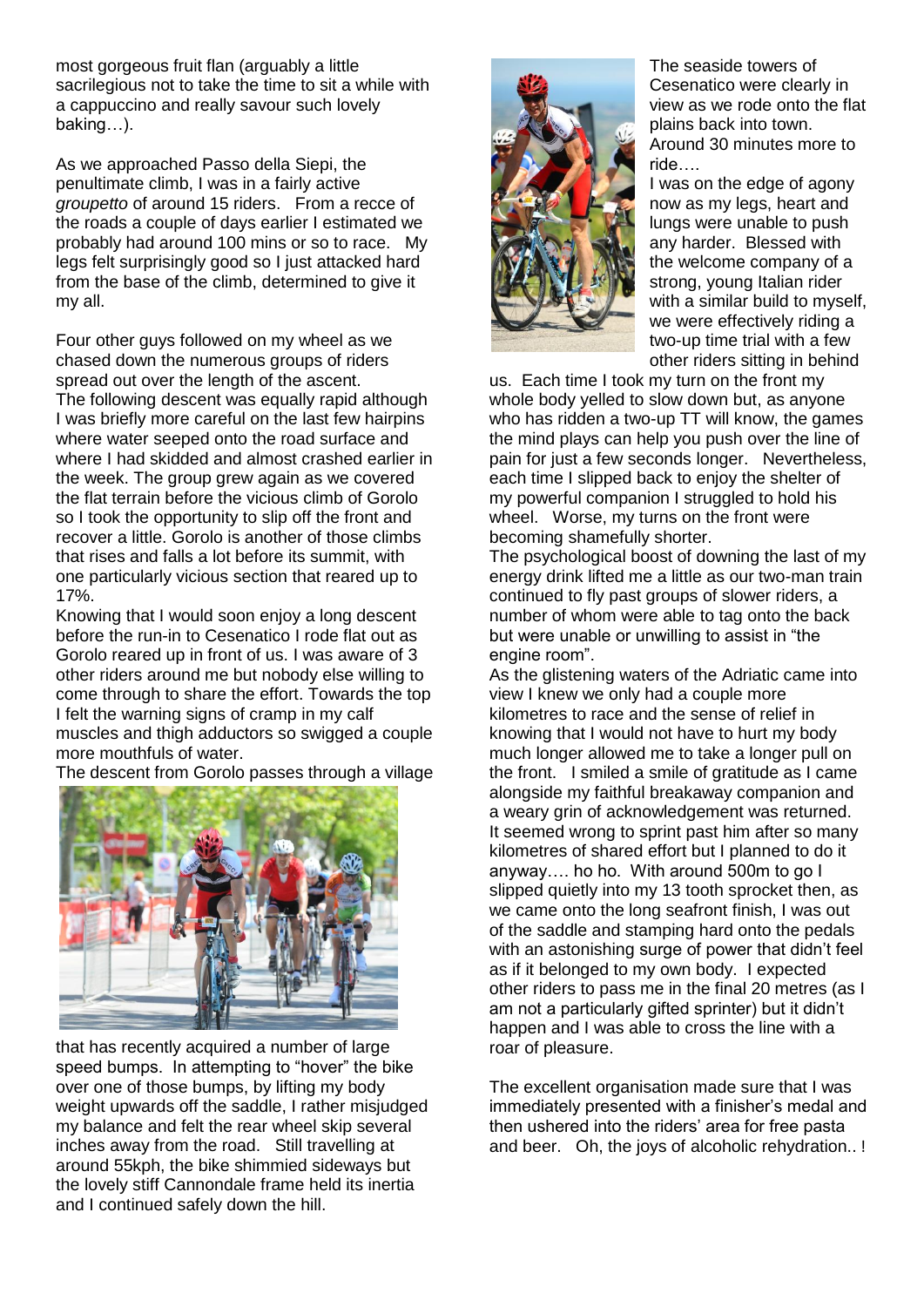![](_page_7_Picture_0.jpeg)

### *Annual Dinner & Prize Presentation Evening*

On the basis of last year's success we are again holding our annual dinner at Newton Green Golf Club on *31st January 2015*

We have this year presenting our trophies a past member Hugo Gladstone who is also editor of Cycling Weekly, also attending another past member Matt Andrew.

It would be good for any current CCS members who remember these past members to attend and catch up with them.

As we have Hugo presenting the Trophies it would be respectful for all the 2014 winners to attend and receive their trophies.

If you could return the application form to David Miller with full cost or email with your requirements and payment direct to the CCS bank account

We anticipate a good response for this event and we do require payment before the event

If you require a starter at the additional cost of £3.50 you will need to preselect at on your application, also deserts will need to be preselected to enable the caterers to plan the quantities.

Dave & Maggie Miller Old School House Chapel Street **Bildeston** Suffolk IP7 7EP

*Tel 01449743937 Mob 07754398547 Email studlands@btinternet.com*  **ANNUAL DINNER MENU**

**To be held Newton Green Golf Club Sudbury**

**31st January 2015**

**019.00 hrs for 19.30 hrs**

**\_\_\_\_\_\_\_\_\_\_\_\_\_\_\_\_\_\_\_\_\_\_\_\_\_\_\_**

**Starters @ £3.50 per head (to be preselected)** *Soup Pate Prawn Cocktails*

#### **Carvery @ £14.50 per head**

*Roast Beef and Horseradish Sauce Roast Turkey & stuffing Vegetarian option to be agreed*

*All served with Yorkshire Pudding Roast Potatoes Minted new Potatoes Baton Carrots& Swede Cauliflower Cheese & minted peas & parsnips Roast Gravy*

**-----------------------------------------------** *Dessert (to be pre-selected) Apple pie, Lemon Meringue pie, Warm Chocolate fudge cake All with either cream, ice cream or custard Or cheese board*

*Coffee & Mints*

**\_\_\_\_\_\_\_\_\_\_\_\_\_\_\_\_\_\_\_\_\_\_\_\_\_\_\_\_\_\_\_\_\_\_\_**

*Excluding drinks from the bar and gratuities at Diners discretion*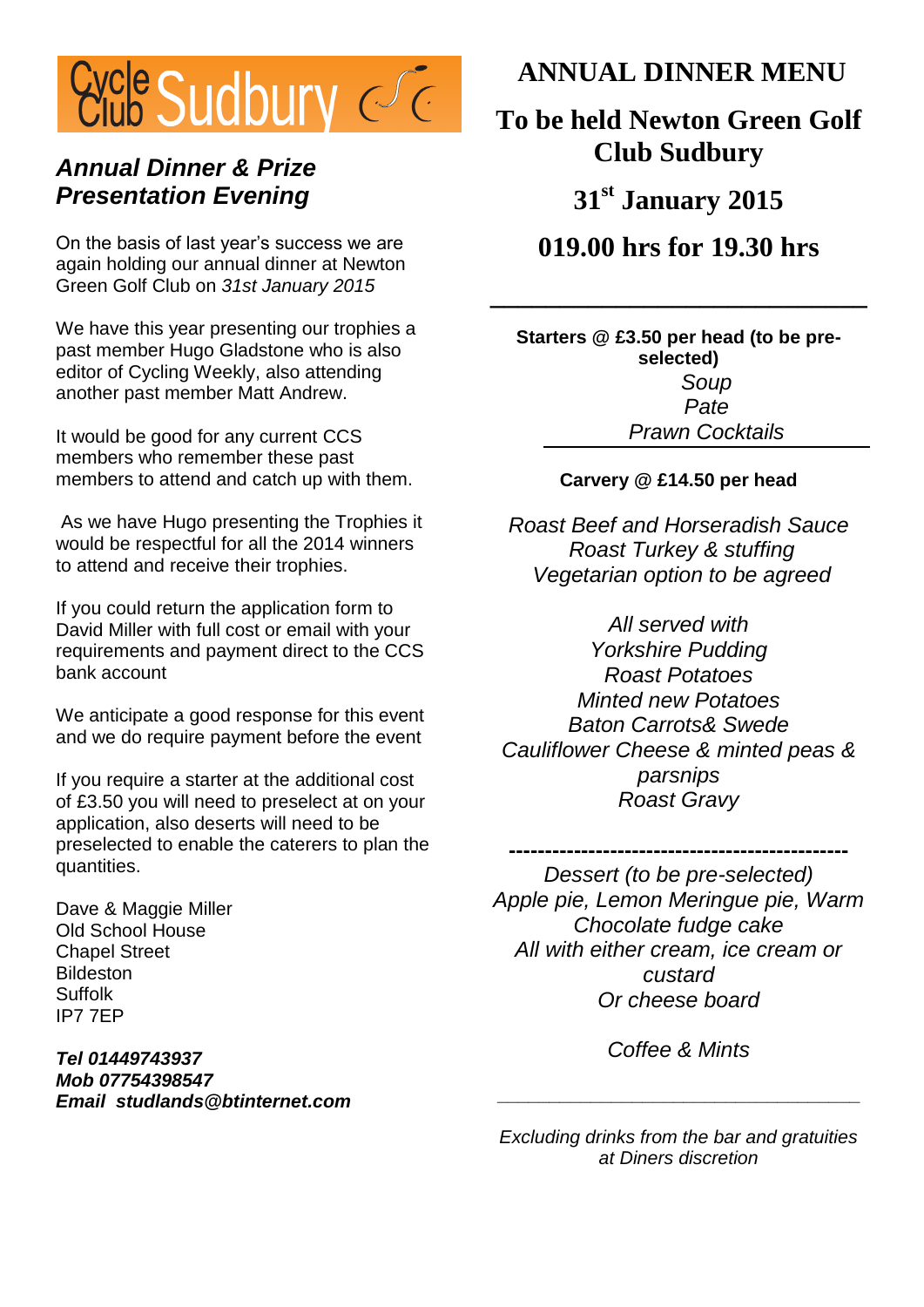| <b>CCS DINNER MENU ORDER FORM</b> |                              |      |                   |                                                     |                      |                  |                   |            |               |  |  |
|-----------------------------------|------------------------------|------|-------------------|-----------------------------------------------------|----------------------|------------------|-------------------|------------|---------------|--|--|
| <b>Name</b>                       | starter<br>$\omega$<br>£3.50 |      |                   | Carvery @£14.50 including<br><b>Dessert choices</b> |                      |                  |                   |            | Total<br>cost |  |  |
|                                   | dnog                         | Pate | Cocktail<br>Prawn | <b>Carvery</b>                                      | Vegetarian<br>option | <b>Apple Pie</b> | Meringue<br>Lemon | Fudge cake | <b>Cheese</b> |  |  |
|                                   |                              |      |                   |                                                     |                      |                  |                   |            |               |  |  |
|                                   |                              |      |                   |                                                     |                      |                  |                   |            |               |  |  |
|                                   |                              |      |                   |                                                     |                      |                  |                   |            |               |  |  |
|                                   |                              |      |                   |                                                     |                      |                  |                   |            |               |  |  |
|                                   |                              |      |                   |                                                     |                      |                  |                   |            |               |  |  |
|                                   |                              |      |                   |                                                     |                      |                  |                   |            |               |  |  |
|                                   |                              |      |                   |                                                     |                      |                  |                   |            |               |  |  |

## *Audax Riders Challenge of riding 205kms a day, every day for a year!*

*Those of you out there who are hardened Audax riders may have come across this guy in your travels and will be interested in his* 

*latest record breaking adventure! He is taking a year off from work to complete the event.* 

[Steven Abrahams](http://oneyeartimetrial.org.uk/8-steven-abraham-s-record-attempt/1-steven-s-record-attempt)

#### [record attempt](http://oneyeartimetrial.org.uk/8-steven-abraham-s-record-attempt/1-steven-s-record-attempt)

Steve, shown riding the Mersey Roads 24hr TT, has spent more than a year preparing for this attempt on Tommy Godwin's record set in *1939.*

![](_page_8_Picture_7.jpeg)

*This is a massive undertaking. Steve has to ride more than 205 miles a day,* **every day***, for a year.*

Steve Abraham is the man to attempt it. He has a huge amount of experience in riding long-distances and pushing himself to find his limits. He has many trophies from [Audax](http://www.aukweb.net/)  [UK](http://www.aukweb.net/) and has competed many times in 24hr time trials with respectable results.

The [UMCA](https://www.ultracycling.com/) (Ultra-Marathon Cycling Association) has now agreed to act as validating body for this attempt (See UMCA's announcement)

## *The target to beat is 75,065 miles in one year....................*

Steve needs volunteers to help with routes, accommodation and maintenance. You can volunteer here...

http://oneyeartimetrial.org.uk

Steve also needs finance. This will be an expensive undertaking just in terms of equipment. He also has to finance all his food and living expenses during a year away from work.

Steve's attempt starts on the 1st of January 2015.